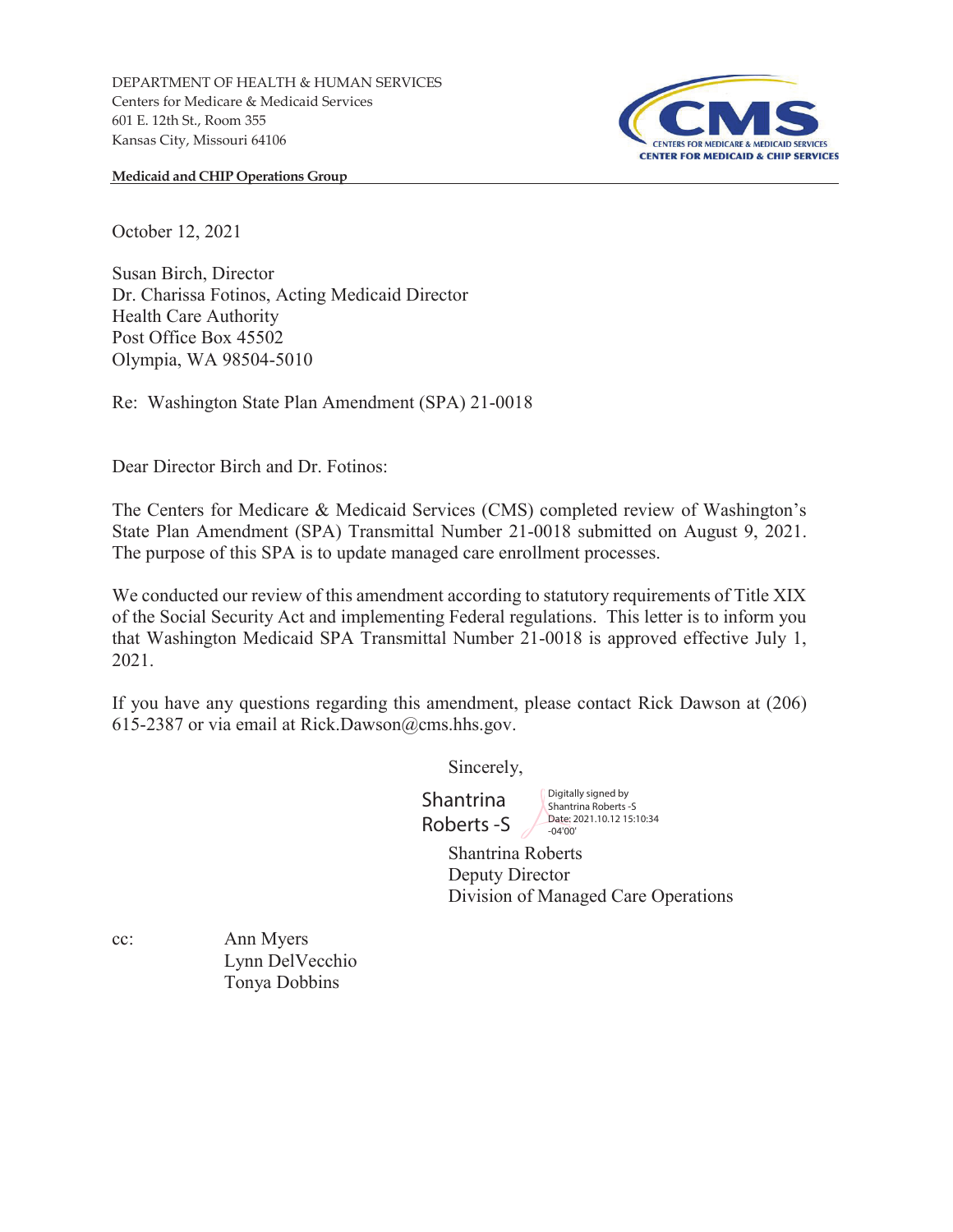| DEPARTMENT OF HEALTH AND HUMAN SERVICES<br>HEALTH CARE FINANCING ADMINISTRATION                                                                                        | <b>FORM APPROVED</b><br>OMB NO. 0938-0193                                       |                        |
|------------------------------------------------------------------------------------------------------------------------------------------------------------------------|---------------------------------------------------------------------------------|------------------------|
| TRANSMITTAL AND NOTICE OF APPROVAL OF<br><b>STATE PLAN MATERIAL</b>                                                                                                    | 1. TRANSMITTAL NUMBER:<br>21-0018                                               | 2. STATE<br>Washington |
| <b>FOR: HEALTH CARE FINANCING ADMINISTRATION</b>                                                                                                                       | 3. PROGRAM IDENTIFICATION: TITLE XIX OF THE<br>SOCIAL SECURITY ACT (MEDICAID)   |                        |
| TO: REGIONAL ADMINISTRATOR<br>HEALTH CARE FINANCING ADMINISTRATION<br>DEPARTMENT OF HEALTH AND HUMAN SERVICES<br>5. TYPE OF PLAN MATERIAL (Check One):                 | 4. PROPOSED EFFECTIVE DATE<br>July 1, 2021                                      |                        |
| NEW STATE PLAN                                                                                                                                                         | AMENDMENT TO BE CONSIDERED AS NEW PLAN                                          | $\boxtimes$ AMENDMENT  |
| COMPLETE BLOCKS 6 THRU 10 IF THIS IS AN AMENDMENT (Separate Transmittal for each amendment)                                                                            |                                                                                 |                        |
| 6. FEDERAL STATUTE/REGULATION CITATION:                                                                                                                                | 7. FEDERAL BUDGET IMPACT:                                                       |                        |
| $\frac{1902(a)}{1932(a)}$ of the Social Security Act                                                                                                                   | a. FFY 2021 \$0<br>b. FFY 2022 \$0                                              |                        |
| 8. PAGE NUMBER OF THE PLAN SECTION OR ATTACHMENT:                                                                                                                      | 9. PAGE NUMBER OF THE SUPERSEDED PLAN SECTION<br>OR ATTACHMENT (If Applicable): |                        |
| Attachment 3.1-F Part 2 pages 16, 17                                                                                                                                   | Attachment 3.1-F Part 2 pages 16, 17                                            |                        |
| 10. SUBJECT OF AMENDMENT:<br>Managed Care Enrollment Process Update                                                                                                    |                                                                                 |                        |
| 11. GOVERNOR'S REVIEW (Check One):<br>GOVERNOR'S OFFICE REPORTED NO COMMENT<br>COMMENTS OF GOVERNOR'S OFFICE ENCLOSED<br>NO REPLY RECEIVED WITHIN 45 DAYS OF SUBMITTAL | $\boxtimes$ OTHER, AS SPECIFIED: Exempt                                         |                        |
| 12. SIGNATURE OF STATE AGENCY OFFICIAL:                                                                                                                                | 16. RETURN TO:                                                                  |                        |
| $4m$ $M$ )<br>Manss                                                                                                                                                    | Ann Myers                                                                       |                        |
| 13. TYPED NAME:                                                                                                                                                        | <b>Rules and Publications</b>                                                   |                        |
| Charissa Fotinos, MD                                                                                                                                                   | Division of Legal Services                                                      |                        |
| 14. TITLE:                                                                                                                                                             | <b>Health Care Authority</b>                                                    |                        |
| <b>Interim Medicaid Director</b>                                                                                                                                       | 626 8 <sup>th</sup> Ave SE MS: 42716                                            |                        |
| 15. DATE SUBMITTED:                                                                                                                                                    | Olympia, WA 98504-2716                                                          |                        |
| August 9, 2021                                                                                                                                                         |                                                                                 |                        |
| FOR REGIONAL OFFICE USE ONLY                                                                                                                                           |                                                                                 |                        |
| 17. DATE RECEIVED:<br>August 9, 2021                                                                                                                                   | 18. DATE APPROVED:<br>October, 12, 2021                                         |                        |
| PLAN APPROVED - ONE COPY ATTACHED                                                                                                                                      |                                                                                 |                        |
| 19. EFFECTIVE DATE OF APPROVED MATERIAL: July 1, 2021                                                                                                                  | 20. SIGNATURE OF REGIONAL OFFICIAL:<br>Trina Roberts                            |                        |
| 21. TYPED NAME:<br><b>Bill Brooks</b>                                                                                                                                  | 22. TITLE:<br>Director, Division of Managed Care Operations                     |                        |
| 23. REMARKS:                                                                                                                                                           |                                                                                 |                        |
| Pen and ink changes to box 6 approved 10/01/21.                                                                                                                        |                                                                                 |                        |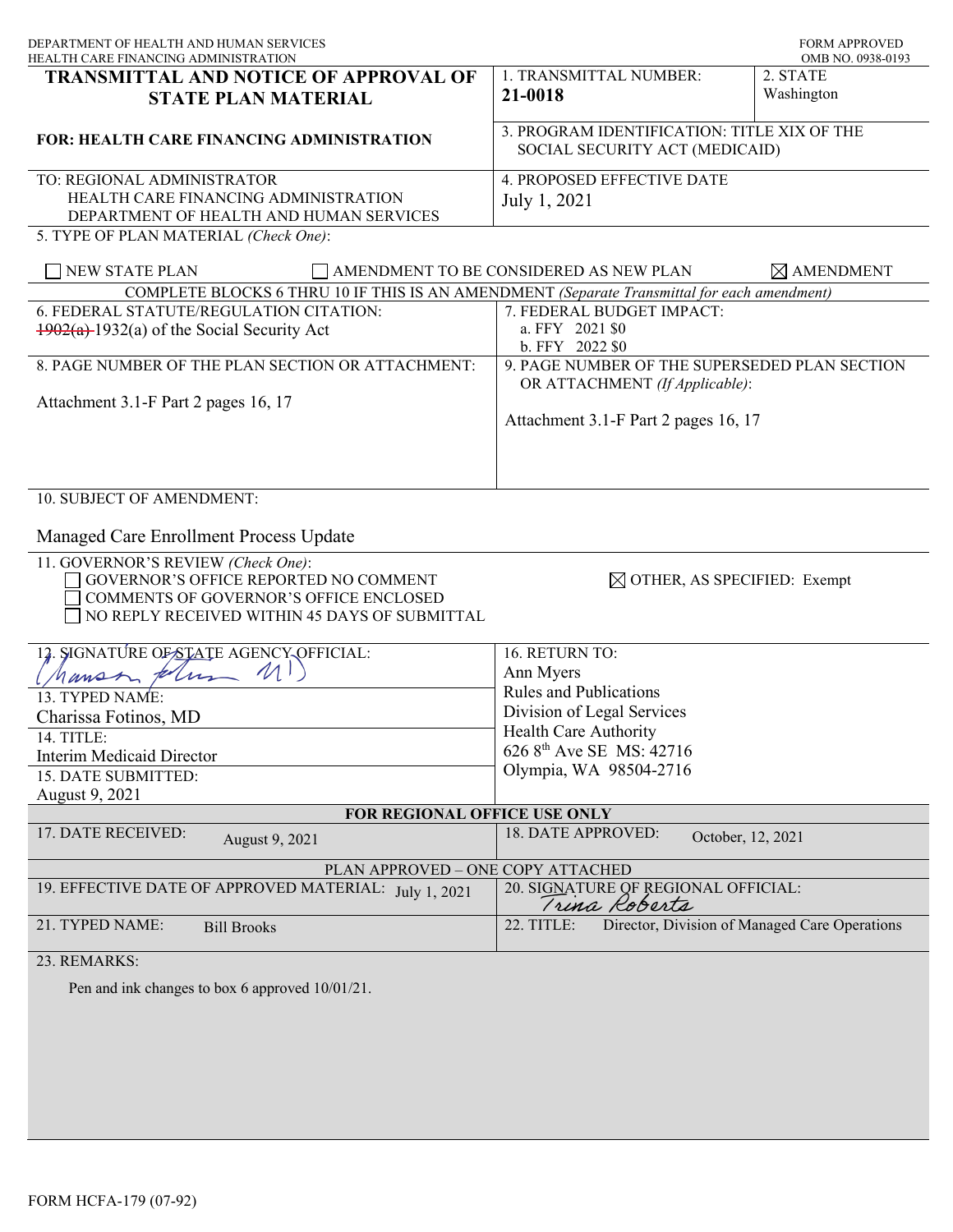State: Washington

## APPLE HEALTH MANAGED CARE

## **Citation Condition or Requirement**

*SSI beneficiaries are assigned using the same methodology as all other beneficiaries and receive the same enrollee materials.*

*Newly eligible beneficiaries receive a notice from HCA that contains a link to the online "Welcome to Apple Health" booklet, which contains basic information about Medicaid, how to enroll in Apple Health Managed Care, and other information. This booklet can be requested in paper form from HCA if the beneficiary prefers it in hard copy.*

*Beneficiaries also receive a handbook from the MCO produced from an HCA-developed template for Apple Health Managed Care as part of the welcome packet.* 

a. \_\_ If applicable, please check here to indicate that the state provides an **enrollment choice period**, as described in 42 CFR 438.54(d)(2)(i), during which individuals who are subject to mandatory enrollment may make an active choice to select a managed care plan, or will otherwise be enrolled in a plan selected by the state's default enrollment process.

i. Please indicate the length of the enrollment choice period:

b. X If applicable, please check here to indicate that the state uses a **default** enrollment process, as described in 42 CFR 438.54(d)(5), for individuals who are subject to mandatory enrollment.

i. If so, please describe the algorithm used for default enrollment and how it meets all of the requirements of 42 CFR 438.54(d)(4), (5), (7), and (8).

*The state default assignment algorithm is based on network adequacy, and performance under two HEDIS Clinical Performance measures and one Administrative measure (Initial Health Screen).* 

*In addition, in an effort to ensure a robust network of viable MCOs that, in turn, offer adequate networks of providers within each region, the state may limit default assignments to an MCO once it reaches a level of market share that could adversely affect the ability of other MCOs to meet network adequacy requirements. This cap does not affect:*

- *(i) Voluntary plan choices by clients;*
- *(ii) The Family Connect policy; or*

\_\_\_\_\_\_\_\_\_\_\_\_\_\_\_

*(iii) The Plan Reconnect policy.*

*In addition, as noted below, clients retain the opportunity to change plans, regardless of the cap.*